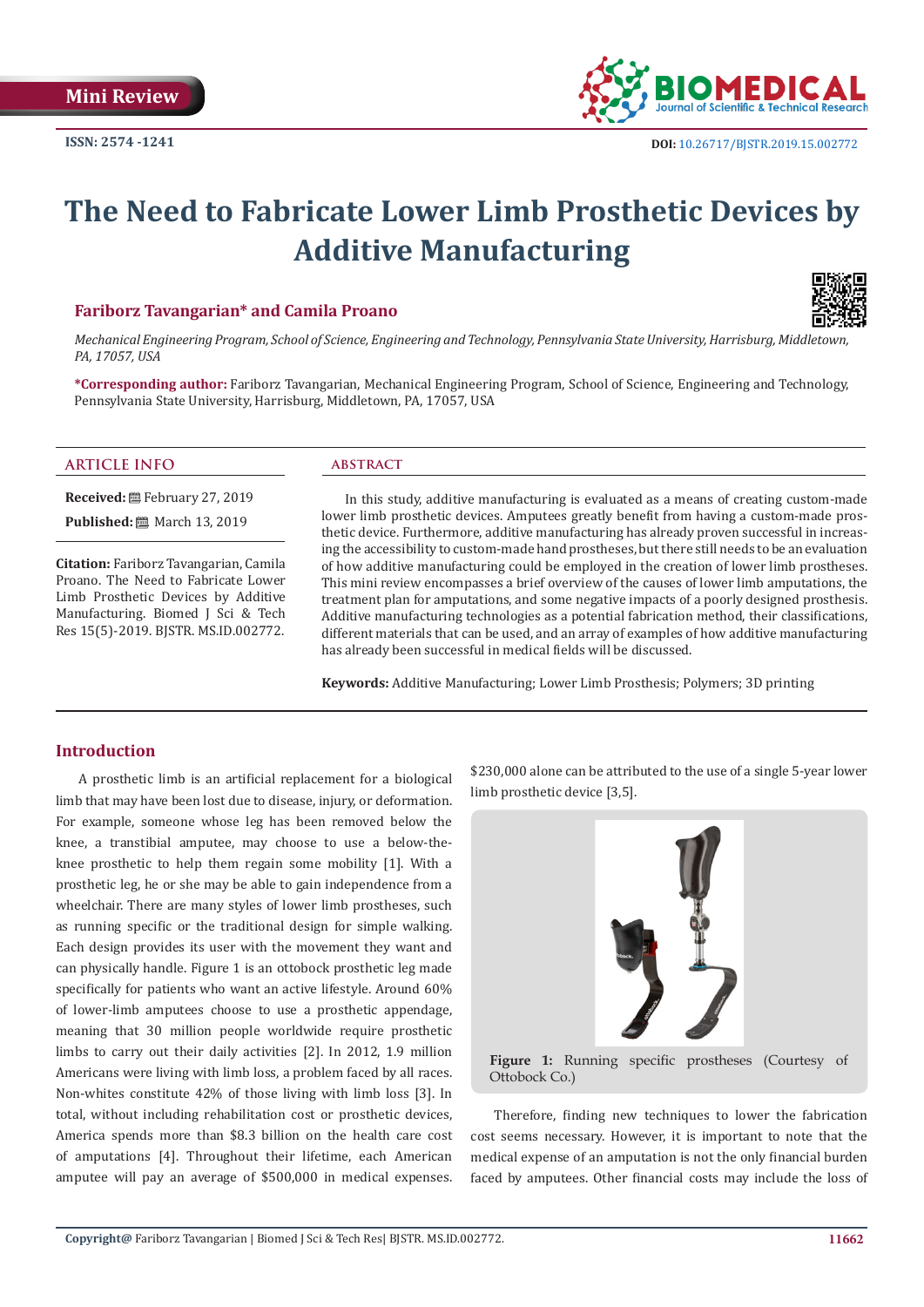employment opportunities, and work output [5]. 3D printing is one of the most promising approaches which can be used to alleviate the burden of medical expenses originated from amputations. Prosthetic limbs may help an amputee regain some of their mobility and independence. Although there are contributing factors that lead to amputations, people all around the world face the need of prosthetic limbs. Unfortunately, the cost of using a medical device after amputation may prevent some populations from accessing properly working devices. Therefore, it is important to consider the possibilities of using 3D printing as a method for increasing accessibility to prosthetic devices.

## **Causes of Lower Limb Amputations**

There are two primary sources of problems that lead to amputations. The number one cause of amputations is diabetes and its related ailments [6-8]. In 2008, 4 out of 1,000 adults with diabetes had a foot or leg amputation due to illnesses caused by diabetes [7]. The second leading reason for an amputation is traumatic injury, or a wound resulting from an external source [6-8]. Diabetes can damage the nerves of the foot and blood vessels. Additionally, it causes many secondary illnesses, such as peripheral arterial disease [6]. Diabetes patients have an increased risk of developing peripheral arterial disease if they are of advanced age, have had diabetes for a long time, or have uncontrolled hyperglycemia [9]. Some of the symptoms of peripheral arterial disease include cramping in the calf or buttocks muscles which worsens during walking [9]. Peripheral arterial disease, which affects 8-12 million Americans, hardens the patient's veins, restricting blood flow to limbs and eventually leading to amputations [7]. Due to the nerve damage, many sufferers of diabetes do not realize their foot has been injured, has ulcers, or is infected, thus wait too long to seek medical help [6-8].

The second leading cause of amputations is traumatic injury, accounting for 30,000 patients every year. Males between 15 and 30 years old are 80% more likely to be traumatic amputees than their female counterparts. The leading causes of amputations from traumatic injury are car accidents and injuries by machines [8]. Regardless of the reason for an amputation, the need for medical devices after amputations will constantly be present. Furthermore, as more cases of diabetes are diagnosed each year, it is important to investigate new methods for creating prosthetic devices.

#### **Prevention of Amputations**

Unfortunately, accidental amputations cannot always be prevented. Workplace injuries or traffic accidents may be inevitable, but their numbers can be reduced through rules and regulations. In the workplace, safety measures such as proper protective equipment, guardrails on equipment, and workplace rules can help prevent accidents leading to amputations. Accidents that happen outside of the workplace may be harder to avoid but may be reduced through education about what kinds of accidents may lead

to an amputation. On the other hand, there are methods to limit planned amputations in diabetic patients. Planned amputations are a last resort for the advanced diabetic foot. They are necessary when there is too much necrotic tissue, or there is a life-threatening infection associated with the wounds [10]. There are treatments available to manage foot ulcers before they become severe enough to require amputation. For example, debridement removes dead tissue and stimulates the regrowth of healthy tissue by keeping a healthy granular wound bed [9,11,12]. For more severe injuries it is possible to do surgical debridement, which uses a scalpel to remove dead tissue and reveal a healthy skin base [9,13]. Other methods to clean out necrotic tissue include the use of once-daily topical agents, also known as enzymatic debridement. This method is not as drastic as surgery. Similarly, mechanical debridement can be achieved with a simple tool, but unfortunately can be painful as it can also remove healthy tissue. More recently, the use of maggots, known as biological debridement, has shown promising results to remove necrotic tissue [9]. In summary, the number of diabetic amputations could be reduced through early detection and proper treatment of ulcers.

There are safety measures which can be implemented to reduce situations which may lead to accidental amputations. Accordingly, the procedures used to prevent diabetic patients from losing a limb consist of cleaning the wounds to remove dead or infected tissue. Regrettably, not all amputations can be averted. Therefore, there are established methods of proving care for an amputee.

#### **Treatment of Transtibial Amputations**

Michigan Medicine at the University of Michigan explains that the healing process for a lower limb prosthesis has multiple stages to allow gradual healing and adjustment [14]. To be fitted for a prosthetic leg a patient must go through physical evaluations and an adjustment period to living without a prosthesis. In general, healthy patients who may have suffered an amputation due to an accident will be fitted for a customized lower limb prosthesis within 4 to 6 weeks after their amputation. On the other hand, amputations caused by diabetes may be able to have a prosthesis after a 6 to 8-week period [14]. Furthermore, the process of how a patient is prepared to be fitted for a lower limb prosthesis is explained by the Brigham and Women's Hospital Department of Rehabilitation Services [15]. There are nine stages to an amputee's treatment plan [16].

**Stage One:** Preoperative: The patient is medically evaluated and educated about the procedure and the treatment process before the surgery takes place [15]. Additionally, the patient may begin a cardiopulmonary conditioning program [15,16]. The earlier the patient is evaluated and educated about the treatment process the better prepared the patient will be for the rehabilitation process [15,17].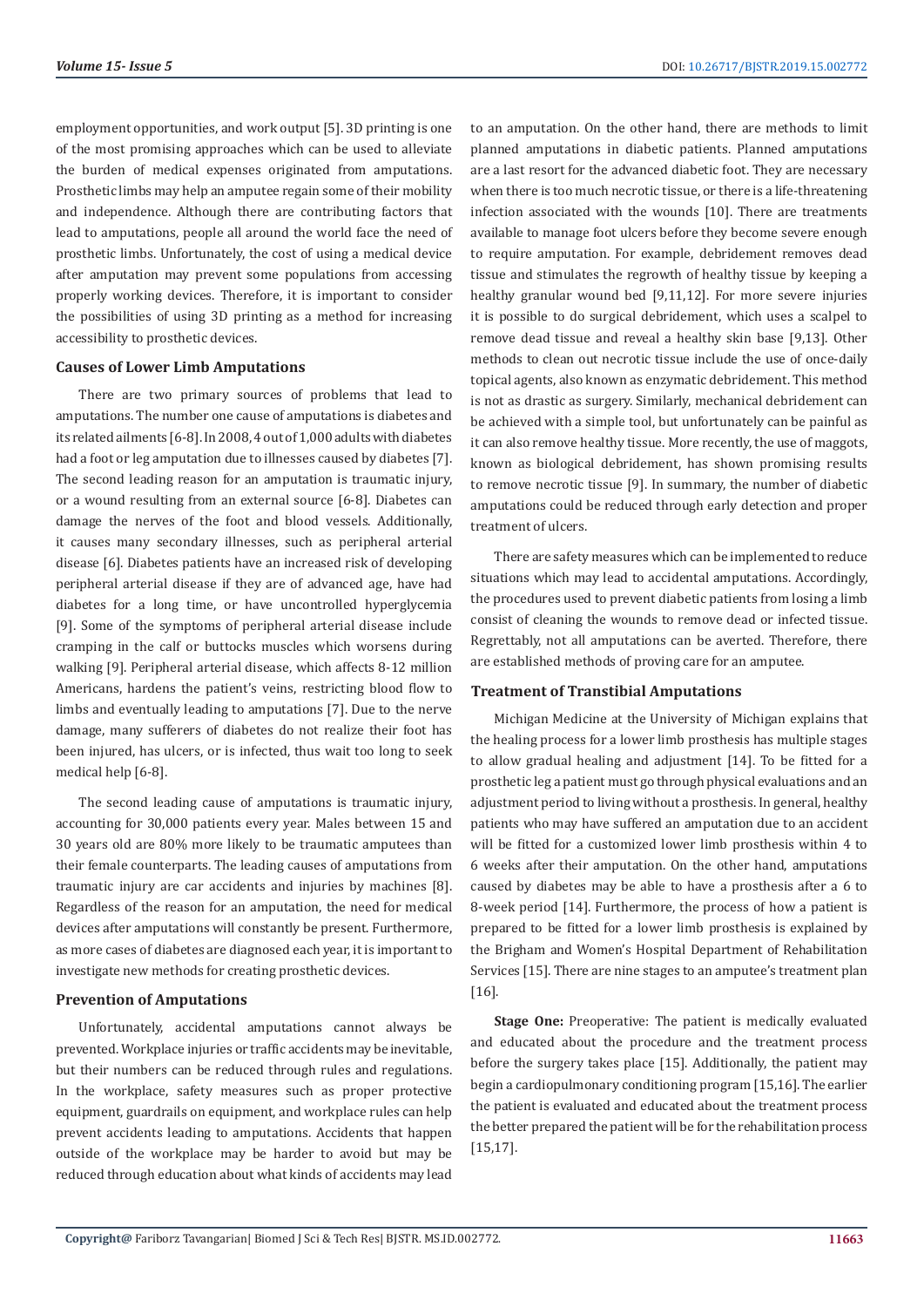**Stage Two:** Amputation Surgery/Dressing: After the surgical amputation steps are taken to ensure the patient will be able to wear a prosthetic device [15], the length of the residual limb is surgically measured, and the wound is closed. The residual limb is then reconstructed to maintain balance, and so it can support the stress caused by the prosthetic device [15,17]. With planned surgeries, it is important to try and keep the patient's knee with the purpose of reducing energy expenditure in the future [15,18]. The more limb that is removed, the more energy that prosthetic gait demands from the lungs and the heart [15,19].

**Stage Three:** Acute Post-Surgical: This phase starts after the operation and ends once the patient is discharged from the hospital. The goal of this stage is to give the patients the tools for success before they can be outfitted for a prosthetic limb. Such devices include pain relief, workouts to increase muscle strength, phantom limb pain management, training on how to move without a prosthetic limb, and most importantly continued education and emotional counseling [15].

**Stage Four:** Pre-Prosthetic: This stage strictly prepares patients for the future use of a prosthetic device. During this phase of treatment, the patient undergoes residual limb shaping, stump shirking, skin care, and cardiovascular training [15]. Additionally, the patient works towards increasing their range of motion and continues to regain functional mobility without using a prosthesis [15]. The patient is also introduced to an Immediate Post-Operative Prosthesis which they will use to assimilate to the idea of wearing a prosthetic device [14,15,20]. This initial prosthesis is used while the limb is still healing and stabilizing [14].

**Stage Five:** Prosthetic Prescription/ Fabrication: To begin this stage, the wound must have healed and swelling reduced. Additionally, the stump must be mature and shaped like a cone [15,21]. Stage five aims to find a prosthetic device that will conform to the needs and the fitness condition of the patient [15]. It is interesting to note that if a patient weighs more than 330lbs, it may be difficult to find a device which can accommodate the patient's weight [15,22]. Traditionally made prostheses are created using a casting of the residual limb with plaster and fiberglass bandages. Once the cast is dry, it is filled with a plaster slurry which will become a positive mold once the cast is destroyed [23]. The cast can then be used to create a mirror image of the stump, which will serve as the socket. The socket is latter attached to the rest of the prosthetic limb.

There are complications related to the defective fabrication of a prosthetic leg. Some of the problems associated with the construction of an inappropriate prosthesis may include [1]:

- a) Vaulting, which happens when a prosthesis is too long and causes the patient to "step up" to complete a step,
- b) Circumduction, in which the foot swings out while the leg is in motion,

c) Lateral trunk bending, where the patient dips his or her shoulder on the side of the prosthesis while walking.

d) Foot slap, in which the foot moves when the heel makes contact with the ground.

e) Similarly, the foot being too soft can cause other problems such as drop-off, where the knee is suddenly flexed at the end of a step, and hyperextension of the knee on the affected side.

f) Finally, a loose-fitting socket can cause the individual to piston, or move the residual limb vertically while the weight shifts between legs.

Construction of a suitable prosthesis takes into consideration the patients input along with the knowledge and skills of the prosthetist. It provides stability, balance, and comfort both during walking and standing still. Most importantly, it minimizes the energy cost and contributes to gait symmetry. To keep walking as natural as possible the first contact between the ground and the prosthesis should be made with the heel of the foot, thus transferring the weight from the heel to the center of the foot, and finally the entire foot. To begin a step, the movement should start again with the heel and finish with the toes pushing off the ground [1].

**Stage Six:** Prosthetic Training: During this stage, the patient aims to increase the prosthesis' functionality and comfortable wear time. A patient will begin this stage ten or eleven weeks after their amputations. It is important to note that patients with a below-theknee amputation who use a soft dressing after amputation will have a temporary socket fabricated within six to eight weeks after their amputation surgery so they can be ready for this stage [15,20].

**Stage Seven:** Community Integration: During this stage, the patient resumes all recreational activities to the best of their abilities. Some activities may require some modifications. Patients are encouraged to seek emotional support and continue using the coping strategies they were taught in the past stages [15].

**Stage Eight:** Vocational Rehabilitation: The patients in this step return to their line of work depending on the job requirements. Due to physical demands of previous jobs, some patients may choose to have a career change. The patient's return to work should be gradual and supplemented by professional counseling. Workload should increase over time, instead of being a sudden return to the amount of work that was appropriate before the amputation. Additionally, some training may be required to adapt to the person's new mobility [15].

**Stage Nine:** Follow Up: The final stage will continue for the rest of the person's life. This phase encompasses the lifelong use of a prosthetic device. Doctor visits should be scheduled every three months during the first 18 months, and twice a year after that [15,16]. An amputee is gradually prepared to comfortably wear their prosthesis for long periods of time. With a planned amputation, the patient starts preparing for the prosthetic device before the initial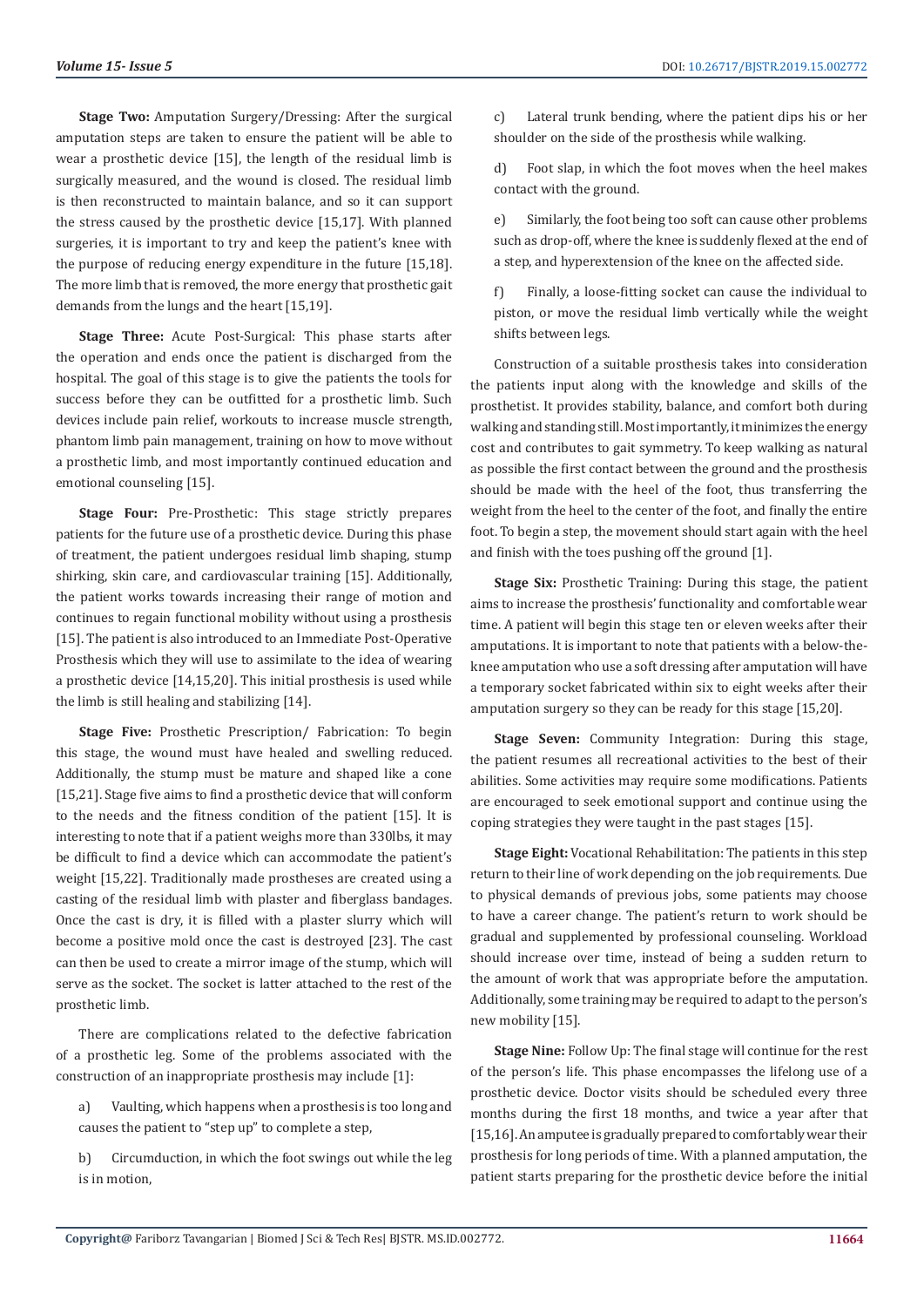surgery takes place. The objective of the preparation is to help the patient return to a comfortable and functional life.

# **Current Design for A Lower Limb Prosthesis**

When a patient loses their lower extremities, he or she may choose to use a prosthesis specific to their type of amputation. Lower limb prostheses are subdivided into categories depending on the height of the amputation. Hip disarticulations happen at the joint between the hip and the leg. Above-the-knee, amputations are called transfemoral amputations, while below-the-knee amputations are called transtibial amputations. Additionally, amputations at the ankle are called ankle disarticulations and finally, amputations at the foot are called partial foot amputations. As a reference, Figure 2 is a representation of the names and heights for lower limb amputations [2,24]. Each type of amputation requires different prosthetic devices. The parts of a below the knee prosthetic limb include the transtibial socket, the pylon, the tube adaptor, and the foot [2]. A prosthetic device for a transfemoral device is similar to one for a transtibial amputation, except that it includes an artificial knee. Figure 3 is a transfemoral prosthesis, with its socket, knee joint, pylon, ankle and foot labeled.



**Figure 2:** Names and heights for lower limb amputations. Adapted with permission from [24].





When looking at the prosthetic leg from top to bottom, the first section is the socket, which is designed to have properties similar to bone. The socket distributes the person's weight from the body to the ground. Therefore, conventional materials used for the socket are composites based on thermoset plastics mixed with other materials [2,23]. A socket is shaped like a cup to fit around the residual limb [23]. Furthermore, it is composed of three parts: the seating face, which connects the remaining limb to the prosthesis; the controlling socket area, which ensures correct motion of the leg; and the distal socket end, which transfers at most 10% of the person's weight [1]. Figure 4 is a visual representation of the subdivision of the socket. To keep a healthy stance, the socket must maintain the muscle gluteus medius stretched, and the pelvis balanced [1]. The socket facilitates the comfort and the functionality of the prosthesis [23]. The next section of the prosthetic limb is the pylon, which is described as a hollow aluminum pipe and serves as the connection between the socket and foot. Additionally, the pylon transfers the weight from the socket to the foot. Finally, the foot connects the prosthesis with the floor and provides energy absorption. The most economical designs for the foot are the solid ankle cushion heel and the stationary attachment flexible endoskeleton foot. Patients looking for increased mobility and stability may prefer an articulated single axis foot [2].



**Figure 4:** Hybrid polymer socket with labeled sections (Courtesy of 5280 Prosthetics LLC).

The current design for lower limb prosthesis mimics the limb it is replacing. In the case of a transtibial prosthetic device, the socket serves as the connection between the residual limb and the device. Similarly, the pylon is the equivalent of the tibia and fibula. Furthermore, the ankle and the foot in the prosthetic device mimic the design and purpose of their biological equivalents.

# **Strength and Flexibility Requirements for Lower Limb Prostheses**

Each different category of lower limb prosthesis requires a different strength and flexibility limits. For example, a runningspecific prosthetic limb, such as a c-shaped prosthesis has different requirements than a prosthesis designed to provide its user with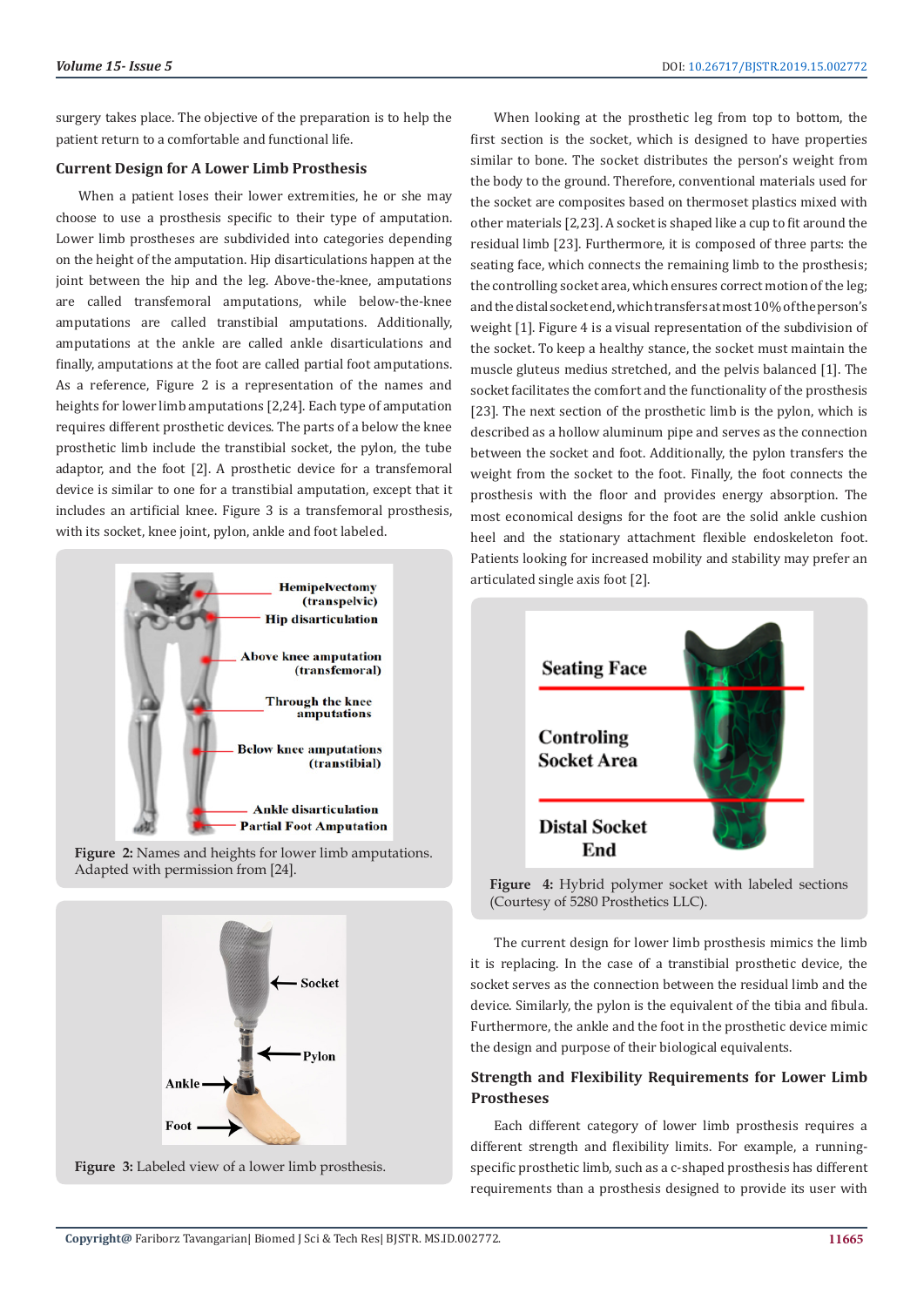slow and steady walking. Rusu et al. [26] analyzed a computeraided model of a conventional C-shape ankle prosthesis with the use of Dynamic Designer Motion Professional module (DDMP) and tabulating motion values. A simplified model of the prosthesis was utilized to test the kinematic and dynamic parameters of the prosthesis in extended and flexed positions. The importance of this experiment was that the model could also be used for Finite Element Analysis, and thus with both tests, the maker could be sure the prosthesis would be reliable. The results showed that the forces excreted would not surpass the accepted values for the materials used [26]. Their study set a precedent for how future prosthetic limbs can be evaluated before production.

Running-specific prostheses must be evaluated for their flexibility. The 2017 study conducted by Oudenhoven et al. [27] explored the relationship between the preferred step frequency of athletes and the natural frequency of the running-specific prosthesis. They investigated the influence of the rate of steps on the stiffness of the leg. The motivation behind this experiment was to resolve the uncertainty surrounding past tests about stiffness regulation and running-specific prostheses. To collect data, they had participants run comfortably, hop, and jog on a treadmill and captured their velocities. The results showed that the athletes make their whole bodies stiffer to maximize the stiffness of the prosthetic limb when running. Furthermore, it was found that amputees can modify how fast they move their legs to keep up with the desired speed but do so much better with the uninjured leg. This experiment was significant because it indicated that stiffness in the runningspecific prostheses controls running performance [27].

Before a prosthetic device is used in patients, it is evaluated through computer simulations and physical testing. The characteristics of prosthetic devices affect their performance. There is an advantage from using computer simulations before physical testing takes place. If a computer model predicts that a design will fail physical testing, then adjustments can be made before the actual physical testing takes place. Furthermore, narrowing down designs through computer simulations simplifies the amount of material wasted during physical testing. Additionally, through testing, prosthetic devices can be redesigned for better performance.

#### **Lack of Accessibility to Prosthetic Specialist**

With regards to the importance of a properly fitting prosthetic device, it is important to note that not all populations have access to trained prosthetists. According to Kumar et al. [2], there is a worldwide deficit of 40,000 trained prosthetists. Nevertheless, 18,000 new professionals will join the field in the next half-century. Unfortunately, current prosthesis wearers do not have the luxury of waiting 50 years to work with a prosthetist on designing their custom-made prostheses. Studies have shown the importance of a custom-made prosthesis for the comfort and satisfaction of the user [23,28,29]. Custom-made prostheses often fit the patient better and will, therefore, have increased comfort and performance

[23]. Along with training more prosthetists, it may be important to find ways to make custom prosthetics devices more accessible to patients everywhere. One method for increasing the availability of personalized medicine is the use of additive manufacturing to create custom made items. Traditional custom-made prostheses are not always available in remote or underdeveloped locations. Therefore, additively manufactured prostheses pose a method for customization of medical devices by removing the need for laborintensive mold creations [23].

Additive manufacturing is defined as combining materials in a manner that, increases their efficiency, and diminishes the need for casts or templates [30]. To further personalize the products created through additive manufacturing, the design of medical devices is often aided by 3D imaging. Molds and templates are replaced by 3D models of the surface of scanned body parts, thus allowing for better fitting, and better working medical devices [30]. Such partnership between additive manufacturing and 3D imaging can be seen in the use of 3D scanners to create Invisalign dental aligners. Invisalign are clear aligners made of a thermoplastic material, which replaces traditional metallic braces. They allow dental patients to have a removable orthodontic treatment which can have the same effect as traditional metallic braces [31]. A good analogy for additive manufacturing is the structure of an onion. Each layer of an onion represents one layer of material laid down by the extruder head. All the layers combined make up the entire part, or in this example, the whole onion. Additive manufacturing allows for the creation of implants and prosthetics with intricate structural shapes made up of a mixture of materials [30]. Similarly, it allows for low-cost fabrication of medical devices in locations that may not have access to traditional manufacturing methods [32,33].

The lower costs can be attributed to the reduced expenses in packaging, storage, and transportation of the desired products [32]. The process for creating a custom-made prosthesis with additive manufacturing has three steps: geometry capture, device design, and device manufacture [23]. Geometry capture can be completed with a foam box, a pin-based contact digitizer, optical molding, optical scanning, or through computer tomography and magnetic resonance imaging [23]. The computer-aided methods of capturing geometry will reduce the waste created during the creation of the fiberglass and plaster cast [23].

## **Additive Manufacturing**

Additive manufacturing is an emerging field. The Wohler's Report explains that in 2015 the additive manufacturing market was worth \$5.1 Billion USD worldwide [32,34]. The market growth over the last 27 years could be partly attributed to the increased affordability of 3D printers. For example, in America, a do-ityourself kit for fused deposition modeling can be bought for 500 dollars and a printer for under \$1,000. A contributing factor to the price decrease in 3D printers is the expiration of essential patents for stereolithography, and selective laser sintering [32]. Additive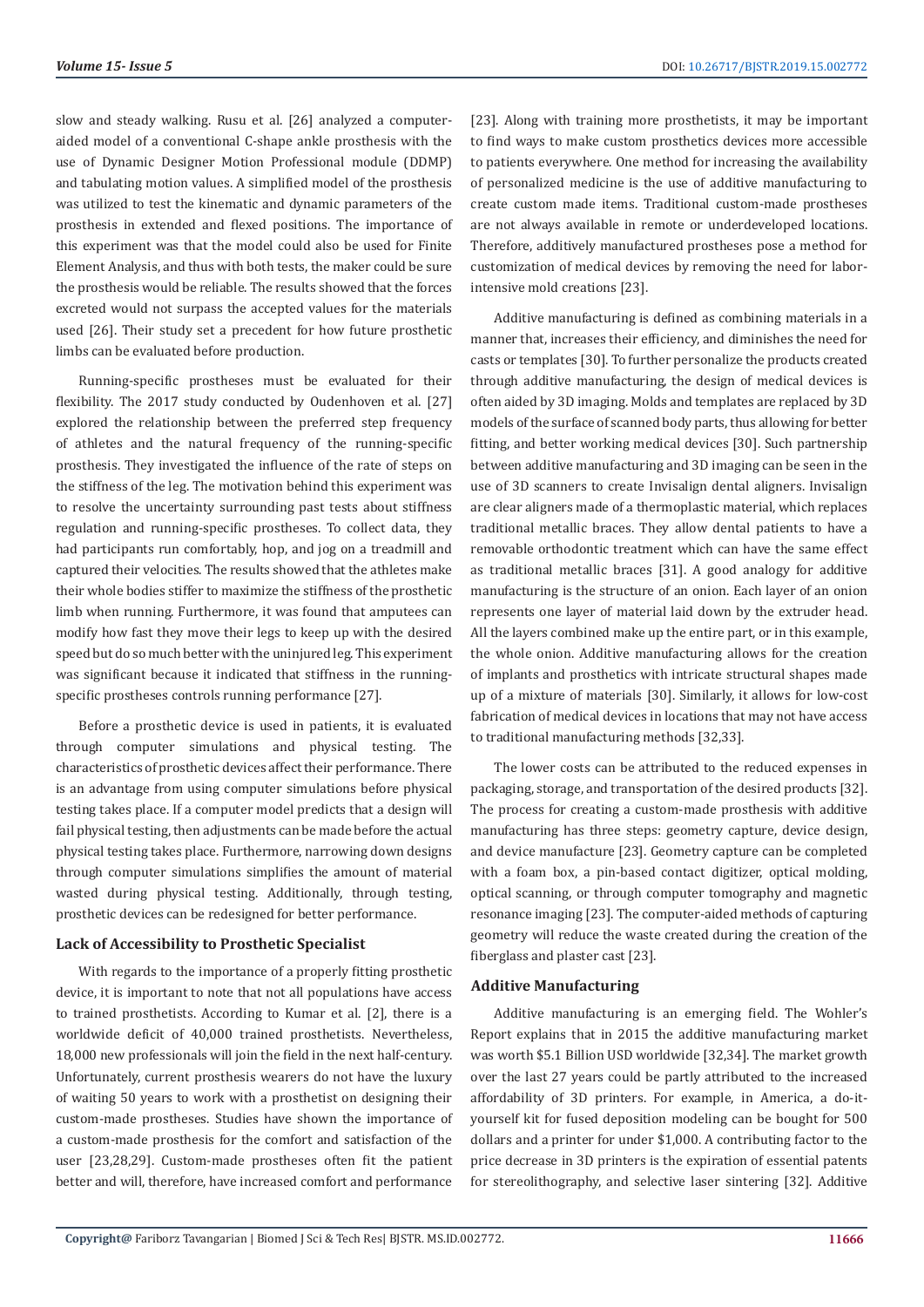manufacturing is already employed in the medical field. For example, in 2016, Van Galeen and her colleagues [35] experimented to create a new metal hip implant with built-in sensors to provide feedback on its condition. They ran into difficulties with the cassette design they included to monitor the hip implant once it was in the body. The design added unnecessary stress to the implant, which would ultimately contribute to its failure. Although there are still adjustments to be made to the prosthesis, the experiments proved that 3D printing the metal could be a gateway for faster testing and prototyping [35]. Table 1 provides some examples of areas where 3D printing is currently used in medicine [32].

**Table 1:** Subject areas where 3D printing is currently being used in medicine [32].

| <b>Field</b> | <b>Drug Formulation</b>  | <b>Modeling</b>                              | <b>Medical Devices</b>               | <b>Tissues and Organs</b>            |
|--------------|--------------------------|----------------------------------------------|--------------------------------------|--------------------------------------|
| Application  | Controlled drug-delivery | Disease modeling for drug testing            | Hearing aids                         | Tissue analogues for<br>implantation |
|              | Personalized medicine    | Surgical planning, training and<br>education | Implants, orthoses and<br>prostheses |                                      |
|              |                          | Dental models                                | Surgical instruments and guides      |                                      |

**Additive Manufacturing Used for Prosthetic Devices:**  Additive manufacturing is not restricted to the manufacturing of implants; it can also be used for the production of prosthetic limbs such as hands. In a 2017 study conducted by Leddy et al. [36], a prosthetic finger made of composite material created using additive manufacturing, was compared to the prosthetic hands known as the Cyborg Beast, and the Bebionic v3. This experiment was conducted to validate the fabrication of composite prosthetic fingers as a viable option against current methods of production. The researchers propose a "middle of the road" option between very cheap 3D printed prostheses and professional prostheses. The hope was to influence future prosthetic designs, to create lightweight hand prosthetics that are durable, customizable, and cost-effective. Finally, by using carbon fiber, they were able to build prosthetic hands that are half as heavy as regularly printed 3D hand, and one-quarter of the weight of a machined aluminum hand

with more flexible joints [36].

**Acceptance of Prosthetics Like the Cyborg Beast in Developing Countries:** A study evaluated the acceptance of 3D printed prosthetic devices in developing countries [5]. Patients in Port au Prince, Haiti, Amma, and Jordan were surveyed before and after they received 3D printed prosthetic hands which have proven to be a viable alternative to traditionally made prostheses. Figure 5 shows the offered hand prostheses to the patients in Haiti. The study revealed that the reception of 3D printed devices strongly depends on geographical location and people's beliefs. For example, patients in Haiti may have rejected the received prosthetic devices because of the strong cultural influences of the Voudu belief system. Voudu beliefs place great emphasis on an individual's spiritual wholeness, thus increasing the stigma of amputation. Similarly, patients in Jordan did not continue using the prosthetic devices given to them because many of the devices lack an anthropomorphic appearance.



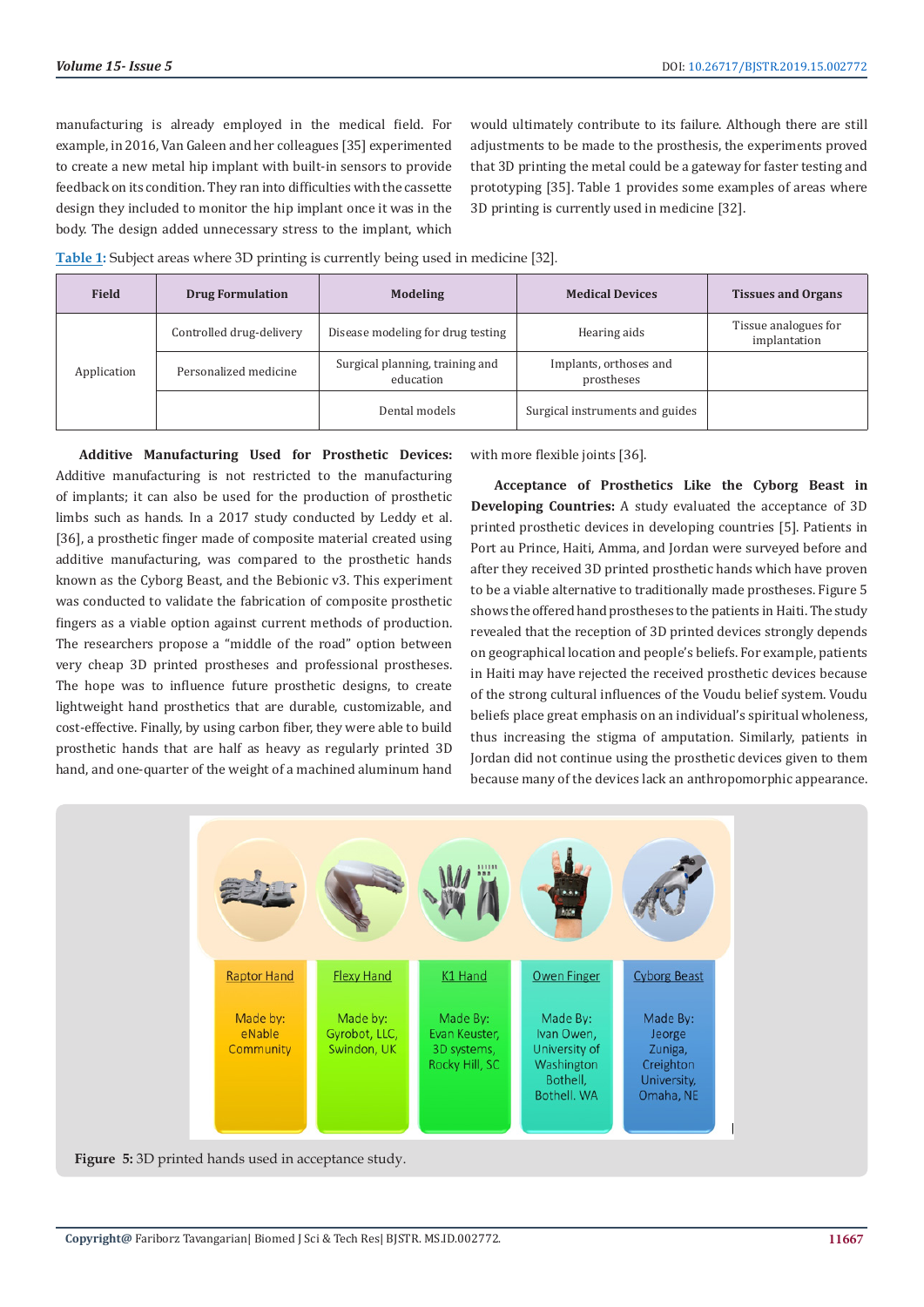The belief that "something is better than nothing" is not always true outside of western cultures. As demonstrated by Arabian's study there is a need for improving the appearance of 3D printed prosthetic devices to make them look as anthropometric and as natural as possible. While the efforts by nonprofit organizations like eNABLE and Jordanian Royal Medical Services to provide prosthetic devices to amputees should not be undermined, it is important for prosthetic designers to understand the cultural perception in individual markets [5]. The cultural acceptance of a 3D printed device will be different when it is presented to a patient in the United States, then when it is presented to a patient in the Middle Eastern region of the world or the Caribbean [5].

**Types of Additive Manufacturing:** To further understand the advantages of additive manufacturing it is important to outline the four main types of additive manufacturing technologies including vat-polymerization based printing, powder-based printing, droplet-based printing, and extrusion-based printing [32]. Each technology is further broken down to a particular kind of type of printing. During vat polymerization, a layer of photocurable resin is cured by a light of a distinct wavelength [32]. The desired piece is constructed one photocurable layer at a time. Furthermore, there are three technologies included under vat polymerization: stereolithography, digital light processing or continuous direct light processing, and liquid interface production. For further information about the different types of technologies, the readers are referred to [32]. Additionally, powder-based printing works by melting

| Table 2: Classification of 3D printing technologies. |  |  |
|------------------------------------------------------|--|--|
|------------------------------------------------------|--|--|

powdered metals together through localized heating. Powderbased printing has four subcategories, selective laser sintering, electron beam melting, direct metal laser sintering, and selective laser melting. For further information please see [32,37,38].

Similarly, droplet-based printing works by building up each layer of the material droplet by droplet [32]. The technologies which use droplet-based printing include multijet modeling, laser-induced forward transfer, and wax deposition modeling [32,39-41]. Finally, extrusion-based printing works by extruding a thermoplastic filament through a hot nozzle [32]. The technologies included in extrusion-based printing include direct ink writing and fused deposition modeling [34,37]. Fused deposition modeling is commonly seen in home 3D printing kits. It can be used to create small plastic parts that may not be available through other manufacturing methods. Table 2 shows the classifications of 3D printing technologies. One of the advantages of 3D printing is that products can be made with composite materials of preferred characteristics. A composite material is defined as a combination of materials that is not often found in nature. In most cases, their constituent phases are chemically different and have a clear separation from one another [41]. Additive manufacturing allows for the composition of the material amalgamation to be altered to produce the required material properties. For example, carbon can be added to plastics to increase the strength of the part, or titanium can be alloyed with aluminum to create a hard yet ductile metal mixture [30,42-44].

| <b>Vat Polymerization Based</b>                                      | <b>Powder Based</b>          | <b>Droplet Based</b>           | <b>Extrusion Based</b>                                           |
|----------------------------------------------------------------------|------------------------------|--------------------------------|------------------------------------------------------------------|
| Stereolithography                                                    | Selective laser sintering    | Multijet modeling              | Fused deposition modeling                                        |
| Direct or indirect light processing                                  | Direct metal laser sintering | Wax deposition modeling        | Direct ink writing or Bio plotter                                |
| Continuous direct light processing<br>or Liquid interface production | Selective laser melting      | Laser-induced forward transfer | Pressure-assisted micro syringe or<br>Pressure-assisted printing |
|                                                                      | Electron beam melting        | Binder jetting                 |                                                                  |

 Stronger materials require larger forces to fail. Unfortunately, with increased strength also comes increased brittleness or little flexibility and resistance to impacts. On the other hand, ductile materials often lack high strength but will deform before breaking when exposed to large forces [45]. By producing composite materials, we can benefit from the desired properties of each component. Additionally, additive manufacturing allows greater control of the manufacturing processes, thus changing the material properties of parts. For example, a 2016 study conducted by Ting Guo et al. [46], demonstrated the correlation between printing parameters of poly (lactic-co-glycolic acid) and their effects on printing resolution. The study aimed to see how the inner diameter of the needle, the temperature of the material, the pressure, and the speed of printing affected 3D printed scaffolds that would be used for tissue engineering [46]. To determine the effects on printing the samples were evaluated with gel permeation chromatography to determine the

molecular weight of the samples, and micro-computed tomography to characterize the samples as they were being printed.

They found that the high temperature of processing is not likely to break down the material as it is printing because a stable thermal energy is achieved. Additionally, they were able to see the relationship between needle size and the temperature needed to achieve an optimal viscosity of 0.1-10 Pa. s. Smaller needles require a lower viscosity. As the temperature of the printer increased, the viscosity of the material decreased [46]. Therefore, they concluded that high-temperature extrusion techniques would not harm the polymer during printing. Because melting temperature is mostly dependent on molecular weight, the lower printing temperatures were attributed to differences in molecular weights [46]. This finding may be relevant to future studies, as the printed scaffolds will have different mechanical and degradation properties than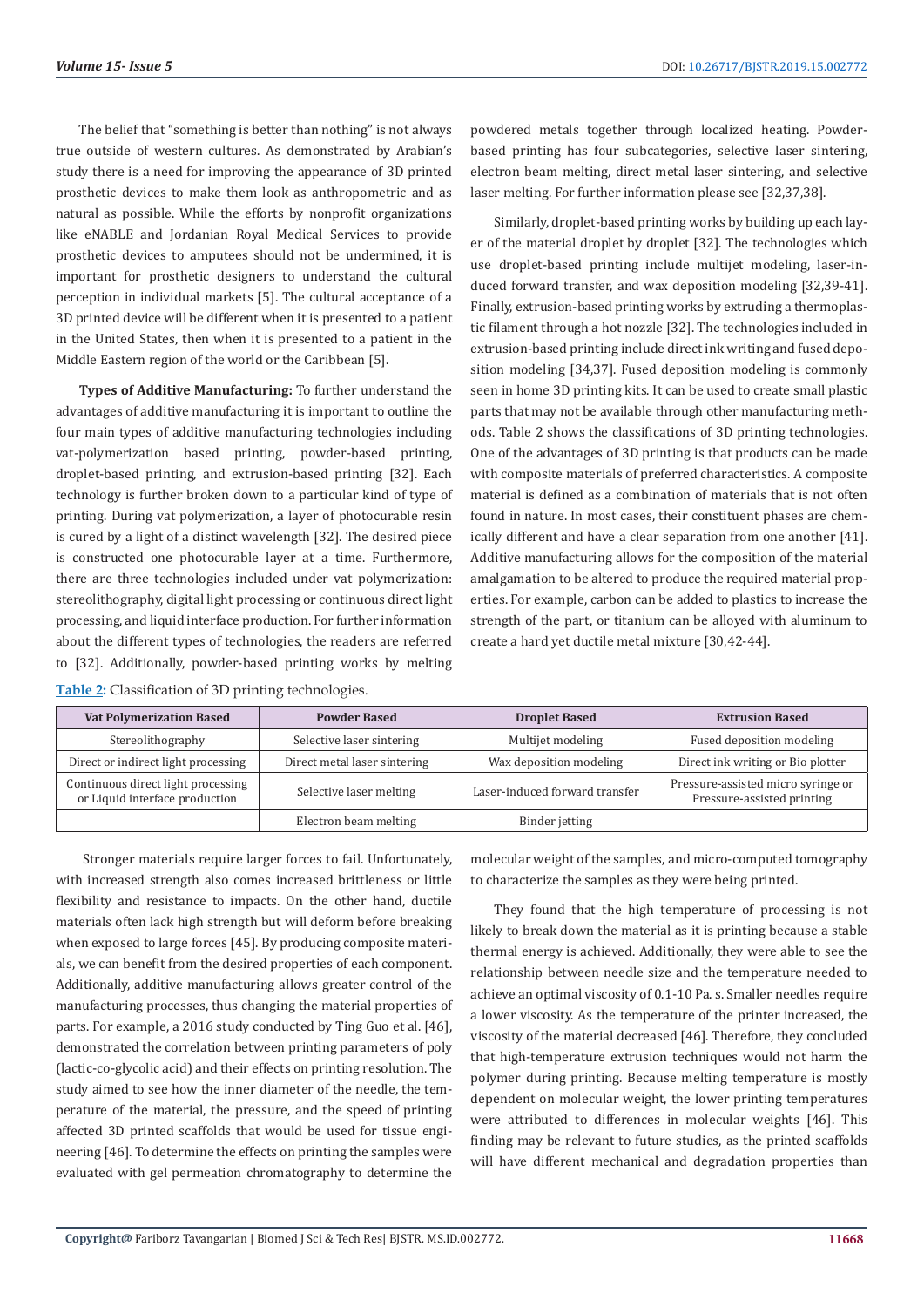traditionally made structures. Due to the strict printing conditions of using a smaller needle, samples made with smaller needle sizes were more vulnerable to the material properties, than samples made with large needle sizes. On the other hand, in samples made with needles of large diameters, the fiber quality was affected by the pressure and speed of printing [46]. Plastics are not the only material which can be altered during 3D printing. There are other materials which can be used for additive manufacturing, such as metals, ceramics, and polymers. Summaries and examples of the kinds of materials that can be used for additive manufacturing are found in the following section.

**Metals Used in Additive Manufacturing:** There are several types of metals used for additive manufacturing. Stainless steel has two biocompatible alloys available for additive manufacturing, 304 and 316L [44]. Although the precious metals gold and platinum can also be processed through additive manufacturing, their high cost makes them unsuitable for mass production of medical devices [44]. Applications for other metals used in additive manufacturing are presented in the following section through summaries of experiments conducted with each material. Cobalt-chromium, titanium alloys, and stainless steel are commonly used in dental applications [47]. One study conducted by Alifui-Segbaya et al. [48] shows that additively manufactured cobalt chromium outperforms cast cobalt chromium in an environment with artificial saliva. Alifui-Segbaya and his team [48] aimed to see how the processing methods used in rapidly manufactured cobalt-chromium alloys would differ from the mechanical properties of cast materials. More specifically, they explored the corrosive effects of artificial saliva on a rapidly manufactured type 4 alloy, EOS SP2 (EOS GmbH, Electro Optical Systems, Germany), and a type 5 removable partial denture casting alloy, Vitallium casting alloy (Elephant Dental B.D., Netherlands).

 They picked the two different alloys because they are very similar in chemical composition. For testing, the team followed the specifications under ISO 10271. Ten samples of each alloy were submerged in artificial saliva for 42 days. To compare the performance of each alloy, every few days readings were taken from an atomic absorption spectrometer to observe the amount of cobalt, chromium, and molybdenum ions released in parts per million [48]. Although Alifui-Segbaya and his team believe further research is necessary to mirror their findings, they discovered that the rapidly manufactured alloy showed lower levels of ion release than the cast material. They attributed the better performance of the type 4 alloy to its digitally controlled production method, which allowed the material to be very close to the manufacturer's specifications. On the other hand, the type 5 cast alloy's performance could be affected by the cooling times and melting temperatures that could not be controlled in a laboratory setting [48]. Similarly, commercially pure titanium and its alloys can be used to treat osseous defects. The properties of commercially pure titanium can be altered through its alloying elements, and through its manufacturing methods [44]. For example, when used in the alloy Ti6Al4V, commercially pure

titanium is a ductile material which properties can be altered to offer high fatigue resistance, good biocompatibility, and efficiency at promoting bone growth and healing [44].

Biocompatibility meaning the material will not harm living tissue. Additionally, high strength can be achieved in Ti6Al4V additively manufactured products because their formation allows the material to form a "martensitic-like structure" [44]. A martensite-like structure refers to the crystal structure in Ti6Al4V that resembles sharp needle-like branches in a core of the material. This crystal structure provides the material with very high strength, but also with very low ductility. The structure is formed by the rapid cooling of the Ti6Al4V as the printer deposits it. Therefore, the findings of the experiment demonstrate that titanium's strength can be increased by its manufacturing method and its ductility by the addition of alloying elements. According to Munsch [44], tantalum has similar characteristics to titanium. Therefore, it is currently used in the medical field for repairing bone defects. Stress shielding, or osteopenia, caused by the removal of normal pressure from the bone by an implant is a problem faced by patients with bone implants [49]. Porous implants made of materials such as Ti6Al4V can provide an artificial bone substitute material. The implant can promote bone ingrowth and reduction in stiffness for load-bearing applications. A study conducted by Wauthle et al. [50] used additive manufacturing to create a porous tantalum implant that simulates the structure and texture of human bones.

Wauthle and his research team [50] examined selective laser sintering as a manufacturing method to produce pure tantalum implants with desired mechanical properties and highly porous surfaces. Selective laser sintering is a type of 3D printing where a laser cures one layer of resin at a time. Then a platform lifts the cured layers out of the way, allowing a new uncured layer of resin is allowed to flow under the cured layer. The laser cures the newest layer of the resin, and the process continues until the entire part is created [32]. Static and dynamic fatigue testing was conducted on a specimen shaped like a rat' femur defect. It was concluded that selective laser sintering technology could be used to produce fine porous tantalum structures with a yield strength of 12.7Mpa and an elastic modulus of 1.22Gpa, values within the range of human cancellous bone. The results showed 50% of bone ingrowth into the bone defect, meaning that the implant was osteoconductive. In conclusion, they proved that tantalum implants produced through selective laser sintering are a possible alternative to current methods of implant production [51].

Although magnesium and its alloys are biocompatible materials, they still need further research to overcome the restrictions caused by its material properties [44]. In 2015, Matena et al. [51] conducted a comparison between titanium and magnesium implants produced by selective laser melting method. Due to its release of gasses, magnesium and its alloys need a polymer coating to be safely used in bone grafting [51]. In this experiment, Matena's research team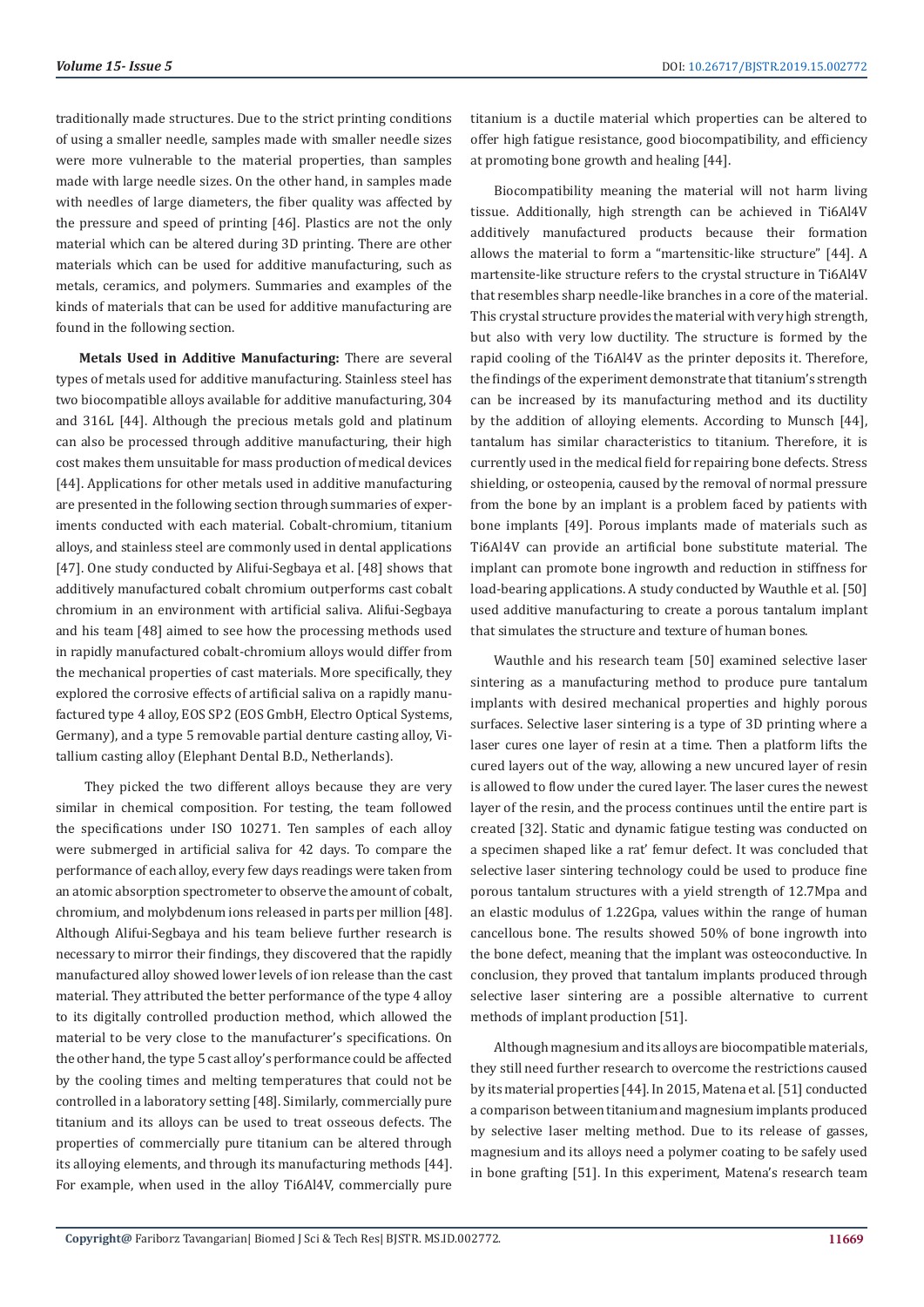used a coating made of polycaprolactone (PLC) on the porous structure of bone implants produced by selective laser melting. The researchers aimed to provide an alternative to Ti6Al4V implants. Selective laser melting of magnesium and its alloys requires wetting solidified material with the liquid magnesium from the laser radiation. This process causes the surface of the parts to have no oxygen solubility, therefore exposing them to corrosion. The PLC coating could provide magnesium with increased corrosion resistance, therefore making it safe for bone tissue engineering applications [51]. Tissue engineering is defined as the use of 3D scaffolds with porous structures used to promote bone growth and regeneration. Additive manufacturing can provide a platform for combining metals or polymers in the production process.

**Polymers Used for Additive Manufacturing:** A polymer is made up of long repeating chains of organic elements, called monomers. Polymers are subdivided into two categories: thermosets and thermoplastics. Thermosets are those polymers that once they have been set through a chemical reaction will degrade when heated. Therefore, they are not suitable for additive manufacturing. On the other hand, thermoplastics are semi crystalline polymers which can be heated without degradation, allowing them to be manipulated during their cooling process. This behavior allows thermoplastics to be recycled [48]. Polyaryletherketones are a kind of thermoplastic polymers which have been used in orthopedic and spinal implants. They are a thermoplastic material with high levels of strength, temperature stability, and chemical resistance [44]. According to Munsch [44], polyamide is one of the most widely used synthetic materials used for selective laser sintering, a process in which polymer powders are heated and fused into the wanted 3D design [35]. The consolidation of polymers still needs further research to understand how more polymers could be used for additive manufacturing [47]. In an experiment conducted by Bai et al. [52], laser-sintered Polyamide 13 (PA12) was compared with a mixture of carbon nanotubes added to Polyamide 12 (PA12- CNT). The carbon nanotubes were added with the hope of creating a material that could meet mechanical, thermal, and electrical requirements of specific applications.

The results of the experiment demonstrated that there was no significant change in the morphology of PA12 as compared to PA12-CNT. The near-spherical structure of both materials allows them to be continuously used for laser sintering. Similarly, carbon nanotubes were evenly spread throughout the PA 12 matrix. The balanced spreading of the carbon nanotubes ensures that the PA12- CNT would have better properties than PA12. Therefore, the carbon nanotubes created more favorable conditions for laser sintering by increasing the thermal conductivity of PA12 by an average of 14.2%. Furthermore, the shrinking of the material as it cools was reduced from 7.9% in PA12 to 3.7% in the PA12-CNT samples. Finally, PA12-CNT increased the tensile modulus of PA12 by 44.5% and the tensile strength by 7.0% [52]. Similarly, polycaprolactone is a biodegradable polymer that can also be used for selective

laser sintering [44]. Mazzoli et al. [53] experimented in 2015 with polycaprolactone scaffolds manufactured through selective laser sintering for bone and cartilage repair. The polymer was printed into a cylindrical structure with interconnected holes that would allow cell growth. The study showed that PCL scaffolding created through selective laser sintering was a viable option for tissue engineering applications because it provided an environment that fostered cell growth [53].

Polylactides are also biocompatible materials and safely degrade within the body (bioresorbable) [44]. Some of the advantages of working with polylactides like polylactic acid (PLA) are that they can be made from renewable resources, and they have high strength and rigidity. Unfortunately, PLA is also brittle, meaning it has low flexibility and resistance to impacts [44]. In 2016, Chen et al. [30,54] conducted a study to strengthen PLA with carbon nanotubes introduced into the polymer through graphene oxide. The researchers investigated the printing of a composite made of thermoplastic polyurethane, polylactic acid, and graphene oxide, for its compatibility in tissue scaffolding. Specifically, they studied the mechanical and thermal properties and the effects of the printing orientation. For the mechanical properties, they conducted tensile and compression tests on printed cubes. To examine the consequences of printing direction, they performed tensile and compression tests on the other samples, which were placed in standing and lying positions. Finally, they tested to see how graphene oxide affects the growth of cells around the materials. Their method of 3D printing allowed them to improve thermal stability, understand the effects of printing orientation, and see how the addition of graphene oxide can affect cellular growth. This experiment furthers the understanding of what could be used for tissue engineering scaffolds [31].

Similarly, a study discussed earlier by Tin Guo et al. [46] also aimed to understand the effectiveness of a 3D printed scaffold for tissue engineering. A correlation between the presence of methyl side groups in lactic acid and the rate of water absorption in the material was noted. The scaffolds with a lower ratio of lactic acid to glycolic acid had a greater water absorption capability [46]. Similarly, the presence of an acid end cap in the molecular structure of the material decreased the hydrophobicity and accelerated the degradation of the material [46]. Therefore, poly (lactic-co-glycol acid) with a high ratio of lactic acid to glycolic acid combined with an ester end cap can be used to create 3D printed scaffolds suitable for cartilage regeneration because it has mechanical properties similar to human cartilage and a slow rate of degradation [46].

**Strengthening of Polymers Through Carbon:** As demonstrated by the studies summarized above, polymer materials can be reinforced through the addition of carbon nanotubes [30,44,46]. Many studies have been conducted to test the validity of polymer strengthening through carbon nanotubes [30,55]. The experiment conducted by Xinhua et al. [54] in 2016 supplements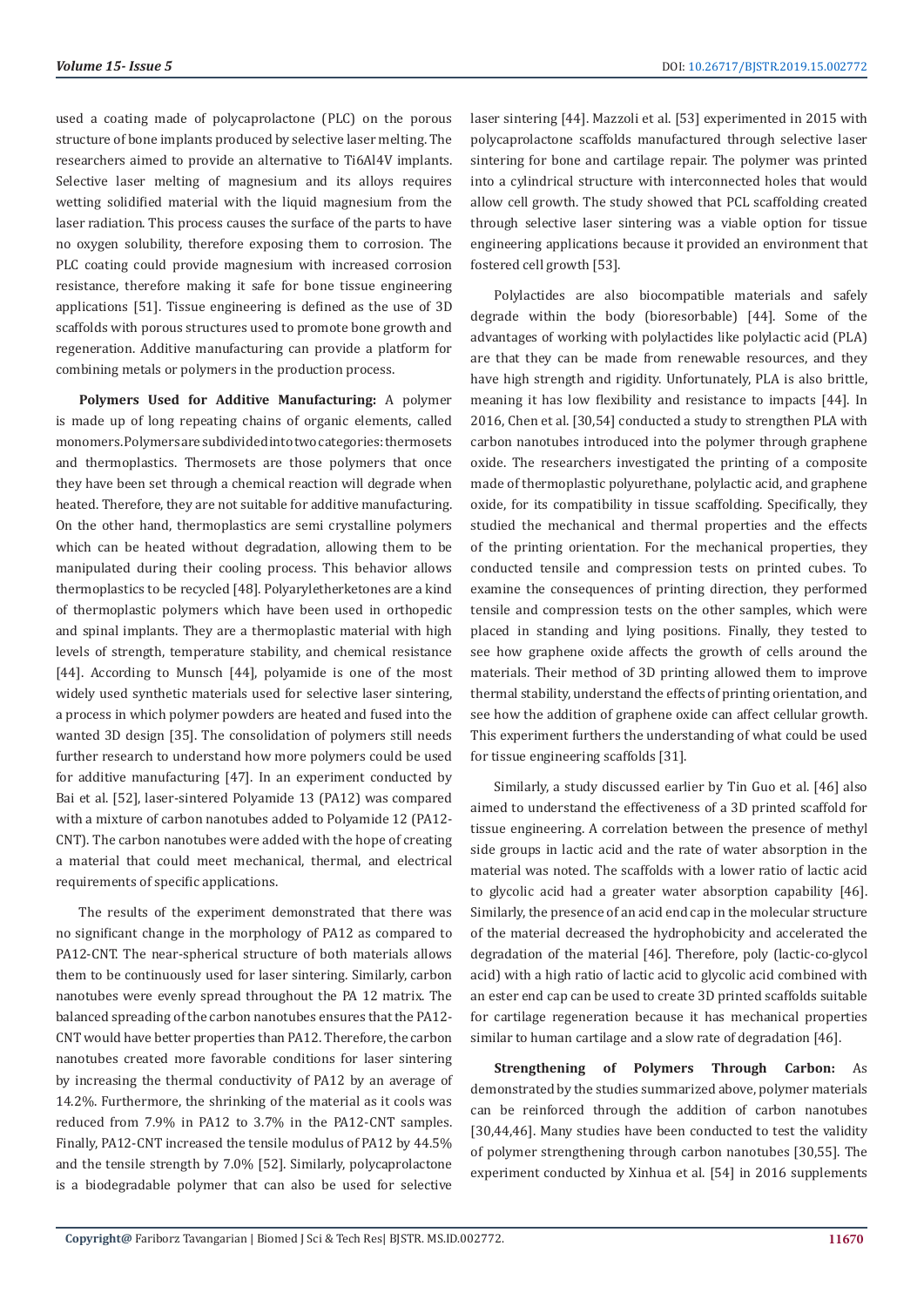the studies mentioned above by evaluating the impact of carbon fiber embedded in 3D printed structures. The study evaluated structures made with polylactic acid and continuous carbon fibers. The influence of carbon fibers on the mechanical properties of 3D printed structures as well as the biodegradability of the material was evaluated. Without reinforcements, 3D printed structures made of polymers are sometimes too weak for certain applications. Polyacrylonitrile with continuous carbon fibers mixed with E-44 epoxy resin and a low molecular polyamide adhesive was used to create the testing samples. Samples were fabricated by printing one layer of the polymer and using the adhesive and the resin to bind the carbon fibers to the printed layer.

Uniaxial tension tests and three-point bending tests were conducted to evaluate the strength and strain of the specimens. They found that adding carbon fibers to the structure of polyacrylonitrile increased their strength. These findings were in good agreement with previous studies that showed carbon fibers were a good indicator of when the polymer had been tested past its yield point [54]. Finally, the researchers evaluated their results with the real-world application of a 3D printed prosthetic hand [54]. Similarly, a study was conducted to assess the effectiveness of welding 3D printed carbon nanotube polymer composites by applying heat directly at the point of welding between the nanotube and the surface of the 3D printed polymer [55]. In the past, the carbon filament was bonded to the 3D printed structure by heating the entire polymer past its critical sintering temperature [55]. The process created a problem because uniform heating of the 3D printing structure would cause the structure to deform, and lack of heat creates a weak bond between the carbon nanotube and the polymer [55]. A trouser tear test was performed to check the strength of the weld between the nanotube and the polymer. The test allowed the researchers to estimate the fracture strength of a 3D printed layer weld line when it is pulled in two opposing horizontal directions. The fracture strength of the welded parts increased by 275% as compared with a regularly printed part [55]. Additionally, the welded parts were not deformed by the welding process. Therefore, the welding process effectively increases the bonds between printed layers without distorting the shape of the parts [55].

In summary, there have been in-vitro advantages to using additively manufactured products were traditionally made products were used. The benefits come from the ability to manipulate the constituents of the material, and the increased manufacturing controls that are available with additive manufacturing.

#### **Conclusion**

In conclusion, there is an ever-present need to provide amputees with custom-made prosthetic devices. In some regions of the world, there is a lack of accessibility to trained professionals who could provide patients with quality custom-made prosthetic devices. The need for increased accessibility to hand prostheses

is currently being addressed through additively manufacturing prosthetic hands and finger. Therefore, it is important to evaluate the possibility of using the materials found in an at home 3D printer kit to create an acceptable lower limb prosthesis. Furthermore, the advantage of using additive manufacturing to create medical devices previously made by traditional methods such as casting show promising results in the area of prosthetics. Such benefits include the increased control over material composition and manufacturing techniques. There is still further evaluation needed with regards to the use of 3D printed lower limb prosthetics. It is hoped that removing the need for labor-intensive mold creation for lower limb prostheses can be bypassed through the use of computer models and 3D scanning combined with 3D printing. Therefore, creating custom-made lower limb prosthetic devices available to a wider audience.

#### **References**

- 1. Pitkin MR (2010) Biomechanics of Lower Limb Prosthetics ( $1<sup>st</sup>$  edn.), Springer-Verlag Berlin Heidelberg Berlin Heidelberg.
- 2. Kumar PK, Charan M, Kanagaraj S (2017) Trends and Challenges in Lower Limb Prosthesis. IEEE Potentials 36(1): 19-23.
- 3. https://www.amputee-coalition.org/wp-content/uploads/2014/09/ lsp\_Roadmap-for-Limb-Loss-Prevention-and-Amputee-Care-Improvement\_241014-092312.pdf
- 4. https://www.cdc.gov/ncbddd/disabilityandhealth/features/limb-lossawareness.html#ref3
- 5. Arabian A, Varotsis D, McDonnell C, Meeks E (2016) Global social acceptance of prosthetic devices in 2016 IEEE Global Humanitarian Technology Conference (GHTC) 563-568.
- 6. https://www.cdc.gov/chronicdisease/resources/publications/aag/ pdf/2016/diabetes-aag.pdfawareness.html#ref3
- 7. http://www.webmd.com
- 8. Sheehan TP, Gondo GC (2014) Impact of limb loss in the United States. Physical medicine and rehabilitation clinics of North America 25(1): 9-28.
- 9. Amin N, Doupis J (2016) Diabetic foot disease: From the evaluation of the "foot at risk" to the novel diabetic ulcer treatment modalities. World Journal of Diabetes 7(7): 153-164.
- 10. http://www.mayoclinic.org/diseases-conditions/diabetes/in-depth/ amputation-and-diabetes/ART-20048262?pg=1.
- 11. Falabella AF (2006) Debridement and wound bed preparation. Dermatologic Therapy 19(6): 317-325.
- 12. Veves A, Giurini JM, LoGerfo FW, SpringerLink (2012) The Diabetic Foot: Medical and Surgical Management 3rd 2012. 3 Aufl 3 ed Humana Press Totowa NJ.
- 13. Steed DL, Donohoe D, Webster MW, Lindsley L (1996) Effect of extensive debridement and treatment on the healing of diabetic foot ulcers. Diabetic Ulcer Study Group. Journal of the American College of Surgeons 183(1):61-4.
- 14. http://www.uofmhealth.org/conditions-treatments/lower-extremityamputation.
- 15. https://www.brighamandwomens.org/assets/BWH/patients-andfamilies/pdfs/general---le-amputation.pdf.
- 16. Srivastava K, Chaudhury S (2014) Rehabilitation after amputation: psychotherapeutic intervention module in Indian scenario. Journal of the American Podiatric Medical Association 1-6.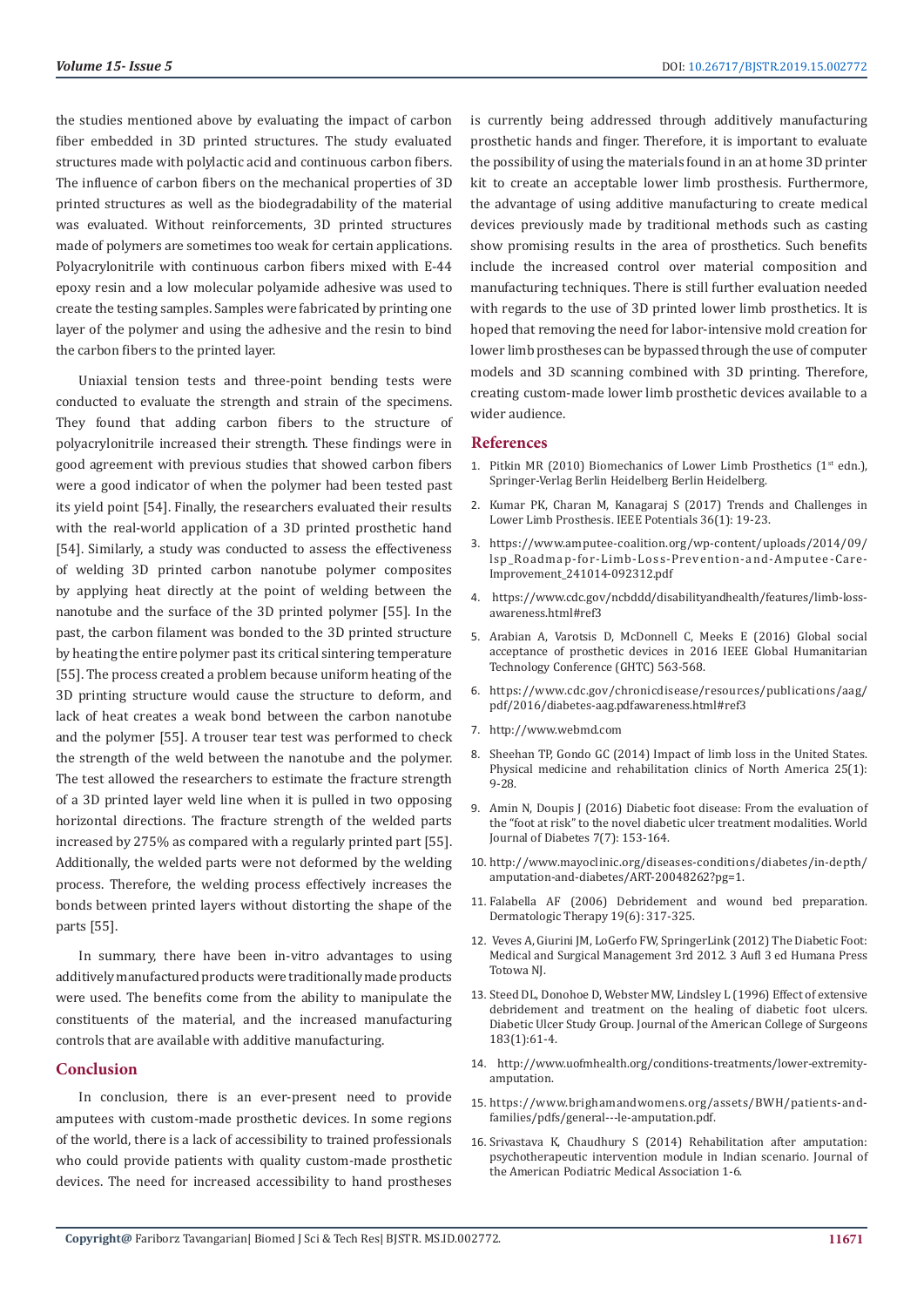- 17. Esquenazi A (2004) Amputation rehabilitation and prosthetic restoration. From surgery to community reintegration. Disability and rehabilitation 26(14-15): 831-836.
- 18. Aulivola B, Hile CN, Hamdan AD, Sheahan MG, Veraldi JR, et al. (2004) Major Lower Extremity Amputation: Outcome of a Modern Series. Archives of Surgery 139(4): 395-399.
- 19. Cutson TM, Bongiorni D, Michael JW, Kochersberger G (1994) Early Management of Elderly Dysvascular Below-Knee Amputees. JPO Journal of Prosthetics and Orthotics 6(3): 62-66.
- 20. Seymour RPD (2002) Prosthetics and orthotics: lower limb and spinal Lippincott Williams & Wilkins Philadelphia.
- 21. Murray CD, Pettifer S, Howard T, Patchick EL, Caillette F, et al. (2007) The treatment of phantom limb pain using immersive virtual reality: three case studies. Disability and rehabilitation 29(18): 1465-1459.
- 22. Cole ES (2003) Training elders with transfemoral amputations. Topics in Geriatric Rehabilitation 19(3): 183-190.
- 23. Jin Ya, Plott J, Chen R, Wensman J, Shih A, et al. (2015) Additive Manufacturing of Custom Orthoses and Prostheses –A Review. Procedia CIRP 36:199-204.
- 24. Kalantarov S, Riemer R, Oron Gilad T (2018) Pedestrians road crossing decisions and body parts' movements. Transportation Research Part F: Traffic Psychology and Behaviour 53: 155-171.
- 25. Rajťúková V, Michalíková M, Bednarčíková L, Balogová A, Živčák J, et al. (2014) Biomechanics of Lower Limb Prostheses. Procedia Engineering 96: 382-391.
- 26. Rusu L, Toth Tascau M, Toader Pasti C (2013) Dynamic Analysis of a Lower Limb Prosthesis. Applied Mechanics and Materials 430: 230-234.
- 27. Oudenhoven LM, Boes JM, Hak L, Faber GS, Houdijk H, et al. (2017) Regulation of step frequency in transtibial amputee endurance athletes using a running-specific prosthesis. Journal of Biomechanics 51: 42-48.
- 28. Berke GM, Fergason J, Milani JR, Hattingh J, McDowell M, et al. (2010) Comparison of satisfaction with current prosthetic care in veterans and servicemembers from Vietnam and OIF/OEF conflicts with major traumatic limb loss. Journal of rehabilitation research and development 47(4): 361-371.
- 29. Gailey R, Allen K, Castles J, Kucharik J, Roeder M, et al. (2008) Review of secondary physical conditions associated with lower-limb amputation and long-term prosthesis use. Journal of rehabilitation research and development 45(1): 15-29.
- 30. Chen Q, Mangadlao JD, Wallat J, De Leon A, Pokorski JK, et al. (2017) 3D Printing Biocompatible Polyurethane/Poly (lactic acid)/Graphene Oxide Nanocomposites: Anisotropic Properties. ACS applied materials & interfaces 9(4): 4015-4023.
- 31. https://www.invisalign.com
- 32. Liaw CY, Guvendiren M (2017) Current and emerging applications of 3D printing in medicine. Biofabrication 9(2): 024102.
- 33. Rankin TM, Giovinco NA, Cucher DJ, Watts G, Hurwitz B, et al. (2014) Three-dimensional printing surgical instruments: are we there yet? The Journal of surgical research 189(2): 193-197.
- 34. http://wohlersassociates.com/press71.html
- 35. Van Gaalen JB, Trejos AL, Nikolov HN, Ivanov TG, Pollman SI, et al. (2016) Versatile smart hip implant technology using 3D metal printing. In IEEE pp. 2731-2734.
- 36. Leddy MT, Belter JT, Gemmell KD, Dollar AM (2015) Lightweight custom composite prosthetic components using an additive manufacturingbased molding technique. in IEEE pp. 4797-4802.
- 37. Wong KV, Hernandez A (2012) A Review of Additive Manufacturing. ISRN Mechanical Engineering. 1-10.
- 38. Shirazi SFS, Gharehkhani S, Mehrali M, Yarmand H, Metselaar HSC, et al. (2015) A review on powder-based additive manufacturing for tissue engineering: selective laser sintering and inkjet 3D printing. Science and Technology of Advanced Materials 16(3): 33502.
- 39. Upcraft S, Fletcher R (2003) The rapid prototyping technologies. Assembly Automation 23(4): 318-330.
- 40. Do AV, Khorsand B, Geary SM, Salem AK (2015) 3D Printing of Scaffolds for Tissue Regeneration Applications. Advanced Healthcare Materials 4(12): 1742-1762.
- 41. Ozbolat IT (2015) Scaffold-Based or Scaffold-Free Bioprinting: Competing or Complementing Approaches? Journal of Nanotechnology in Engineering and Medicine 6(2): 024701.
- 42. Lewis JA (2006) Direct Ink Writing of 3D Functional Materials. Advanced Functional Materials 16(17): 2193-2204.
- 43. Callister WD, Rethwisch DG (2014) Materials science and engineering: an introduction 9th ed John Wiley and Sons. Inc Hoboken NJ.
- 44. Brandt M (2016) Laser Additive Manufacturing: Materials Design Technologies and Applications Elsevier Science Kent pp. 498.
- 45. Budynas RG, Nisbett JK, Shigley JE (2011) Shigley's mechanical engineering design 9th ed. McGraw-Hill New York.
- 46. Guo T, Holzberg TR, Lim CG, Gao F, Gargava A, et al. (2017) 3D printing PLGA: a quantitative examination of the effects of polymer composition and printing parameters on print resolution. Biofabrication 9(2):024101.
- 47. Mehboob H, Chang S-H (2014) Application of composites to orthopedic prostheses for effective bone healing: A review. Composite Structures 118: 328-341.
- 48. Alifui Segbaya F, Foley P, Williams RJ (2013) The corrosive effects of artificial saliva on cast and rapid manufacture-produced cobalt chromium alloys. Rapid Prototyping Journal 19: 95-99.
- 49. Niinomi M, Nakai M (2011) Titanium-Based Biomaterials for Preventing Stress Shielding between Implant Devices and Bone. International Journal of Biomaterials: 1-10.
- 50. Wauthle R, Van Der Stok J, Yavari SA, Van Humbeeck J, Kruth JP, et al. (2015) Additively manufactured porous tantalum implants. Acta Biomaterialia 14: 217-225.
- 51. Matena J, Petersen S, Gieseke M, Teske M, Beyerbach M, et al. (2015) Comparison of Selective Laser Melted Titanium and Magnesium Implants Coated with PCL. International journal of molecular sciences 16(6): 13287-13301.
- 52. Bai J, Goodridge RD, Hague RJ, Song M (2012) Carbon nanotube reinforced Polyamide 12 nanocomposites for laser sintering. 23rd Annual International Solid Freeform Fabrication Symposium - An Additive Manufacturing Conference pp. 98-107.
- 53. Alida M, Ferretti C, Gigante A, Salvolini E, Mattioli-Belmonte M, et al. (2015) Selective laser sintering manufacturing of polycaprolactone bone scaffolds for applications in bone tissue engineering. Rapid Prototyping Journal 21(4): 386-392.
- 54. Yao X, Luan C, Zhang D, Lan L, Fu J, et al. (2017) Evaluation of carbon fiber-embedded 3D printed structures for strengthening and structuralhealth monitoring. Materials & Design 114(15): 424-432.
- 55. Sweeney CB, Lackey BA, Pospisil MJ, Achee TC, Hicks VK, et al. (2017) Welding of 3D-printed carbon nanotube–polymer composites by locally induced microwave heating. Science Advances 3.